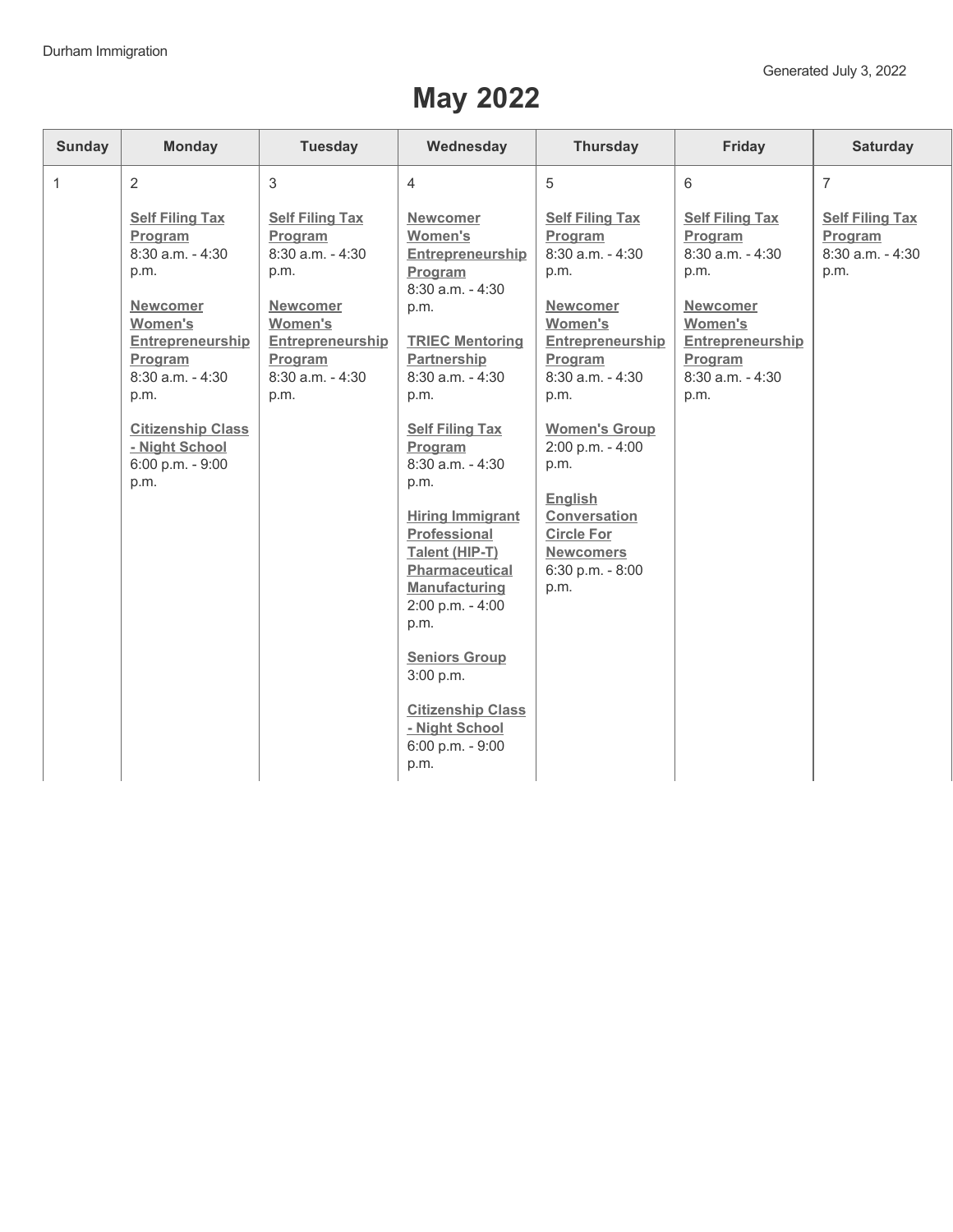| 8                                                                                           | 9                                                                                                                                                                                                                                                                                                          | 10                                                                                                                                                                                                                                                                                                                                                           | 11                                                                                                                                                                                                                                                                                                                                                               | 12                                                                                                                                                                                                                                                                                                                                                                                                                                                                                      | 13                                                                                                                                                                     | 14                                                                      |
|---------------------------------------------------------------------------------------------|------------------------------------------------------------------------------------------------------------------------------------------------------------------------------------------------------------------------------------------------------------------------------------------------------------|--------------------------------------------------------------------------------------------------------------------------------------------------------------------------------------------------------------------------------------------------------------------------------------------------------------------------------------------------------------|------------------------------------------------------------------------------------------------------------------------------------------------------------------------------------------------------------------------------------------------------------------------------------------------------------------------------------------------------------------|-----------------------------------------------------------------------------------------------------------------------------------------------------------------------------------------------------------------------------------------------------------------------------------------------------------------------------------------------------------------------------------------------------------------------------------------------------------------------------------------|------------------------------------------------------------------------------------------------------------------------------------------------------------------------|-------------------------------------------------------------------------|
| <b>Self</b><br><b>Filing</b><br><b>Tax</b><br>Program<br>8:30 a.m.<br>$-4:30$<br>p.m.       | <b>Self Filing Tax</b><br>Program<br>$8:30$ a.m. $-4:30$<br>p.m.<br><b>Newcomer</b><br><b>Women's</b><br>Entrepreneurship<br>Program<br>8:30 a.m. - 4:30<br>p.m.<br><b>Job Search</b><br>Workshops<br>$9:00$ a.m. - 1:00<br>p.m.<br><b>Citizenship Class</b><br>- Night School<br>6:00 p.m. - 9:00<br>p.m. | <b>Self Filing Tax</b><br>Program<br>$8:30$ a.m. $-4:30$<br>p.m.<br><b>Newcomer</b><br><b>Women's</b><br>Entrepreneurship<br>Program<br>8:30 a.m. - 4:30<br>p.m.<br>Job Search<br>Workshops<br>$9:00$ a.m. - 1:00<br>p.m.<br><b>Pop-up Walk-in</b><br>COVID-19<br><b>Vaccine Clinic at</b><br>the Ajax<br><b>Welcome Centre</b><br>11:00 a.m. - 3:00<br>p.m. | <b>Newcomer</b><br>Women's<br>Entrepreneurship<br>Program<br>$8:30$ a.m. $-4:30$<br>p.m.<br><b>TRIEC Mentoring</b><br>Partnership<br>$8:30$ a.m. $-4:30$<br>p.m.<br><b>Self Filing Tax</b><br>Program<br>$8:30$ a.m. $-4:30$<br>p.m.<br><b>Job Search</b><br>Workshops<br>$9:00$ a.m. - 1:00<br>p.m.<br><b>Seniors Group</b><br>3:00 p.m.                        | <b>Newcomer</b><br>Women's<br>Entrepreneurship<br>Program<br>8:30 a.m. - 4:30<br>p.m.<br><b>Self Filing Tax</b><br>Program<br>$8:30$ a.m. $-4:30$<br>p.m.<br>Job Search<br>Workshops<br>$9:00$ a.m. - 1:00<br>p.m.<br>Understanding<br>and Preventing<br>the Eviction<br><b>Process</b><br>12:00 p.m. - 12:45<br>p.m.<br><b>Women's Group</b><br>2:00 p.m. - 4:00<br>p.m.<br><b>English</b><br><b>Conversation</b><br><b>Circle For</b><br><b>Newcomers</b><br>6:30 p.m. - 8:00<br>p.m. | <b>Self Filing Tax</b><br>Program<br>8:30 a.m. - 4:30<br>p.m.<br><b>Newcomer</b><br><b>Women's</b><br>Entrepreneurship<br>Program<br>8:30 a.m. - 4:30<br>p.m.          | <b>Self Filing Tax</b><br>Program<br>$8:30$ a.m. $-4:30$<br>p.m.        |
| 15<br><b>Self</b><br><b>Filing</b><br><u>Tax</u><br>Program<br>8:30 a.m.<br>$-4:30$<br>p.m. | 16<br><b>Self Filing Tax</b><br>Program<br>$8:30$ a.m. - 4:30<br>p.m.<br><b>Newcomer</b><br>Women's<br><b>Entrepreneurship</b><br>Program<br>8:30 a.m. - 4:30<br>p.m.                                                                                                                                      | 17<br><b>Newcomer</b><br>Women's<br><b>Entrepreneurship</b><br>Program<br>8:30 a.m. - 4:30<br>p.m.<br><b>Self Filing Tax</b><br>Program<br>8:30 a.m. - 4:30<br>p.m.<br><b>Newcomers</b><br><b>Community</b><br><b>Kitchen</b><br>11:00 a.m. - 1:00<br>p.m.                                                                                                   | 18<br><b>Self Filing Tax</b><br>Program<br>$8:30$ a.m. $-4:30$<br>p.m.<br><b>Newcomer</b><br>Women's<br>Entrepreneurship<br>Program<br>8:30 a.m. - 4:30<br>p.m.<br><b>TRIEC Mentoring</b><br><b>Partnership</b><br>$8:30$ a.m. $-4:30$<br>p.m.<br><b>Seniors Group</b><br>3:00 p.m.<br><b>Ladies' Social for</b><br><b>Newcomers</b><br>6:00 p.m. - 8:00<br>p.m. | 19<br><b>Newcomer</b><br>Women's<br><b>Entrepreneurship</b><br>Program<br>8:30 a.m. - 4:30<br>p.m.<br><b>Self Filing Tax</b><br>Program<br>8:30 a.m. - 4:30<br>p.m.<br><b>What is Service</b><br>Canada Job<br><b>Bank</b><br>10:30 a.m. - 11:30<br>a.m.<br><b>Women's Group</b><br>2:00 p.m. - 4:00<br>p.m.<br><b>English</b><br>Conversation<br><b>Circle For</b><br><b>Newcomers</b><br>6:30 p.m. - 8:00<br>p.m.                                                                     | 20<br><b>Self Filing Tax</b><br><b>Program</b><br>$8:30$ a.m. $-4:30$<br>p.m.<br><b>Newcomer</b><br>Women's<br>Entrepreneurship<br>Program<br>8:30 a.m. - 4:30<br>p.m. | 21<br><b>Self Filing Tax</b><br>Program<br>$8:30$ a.m. - $4:30$<br>p.m. |